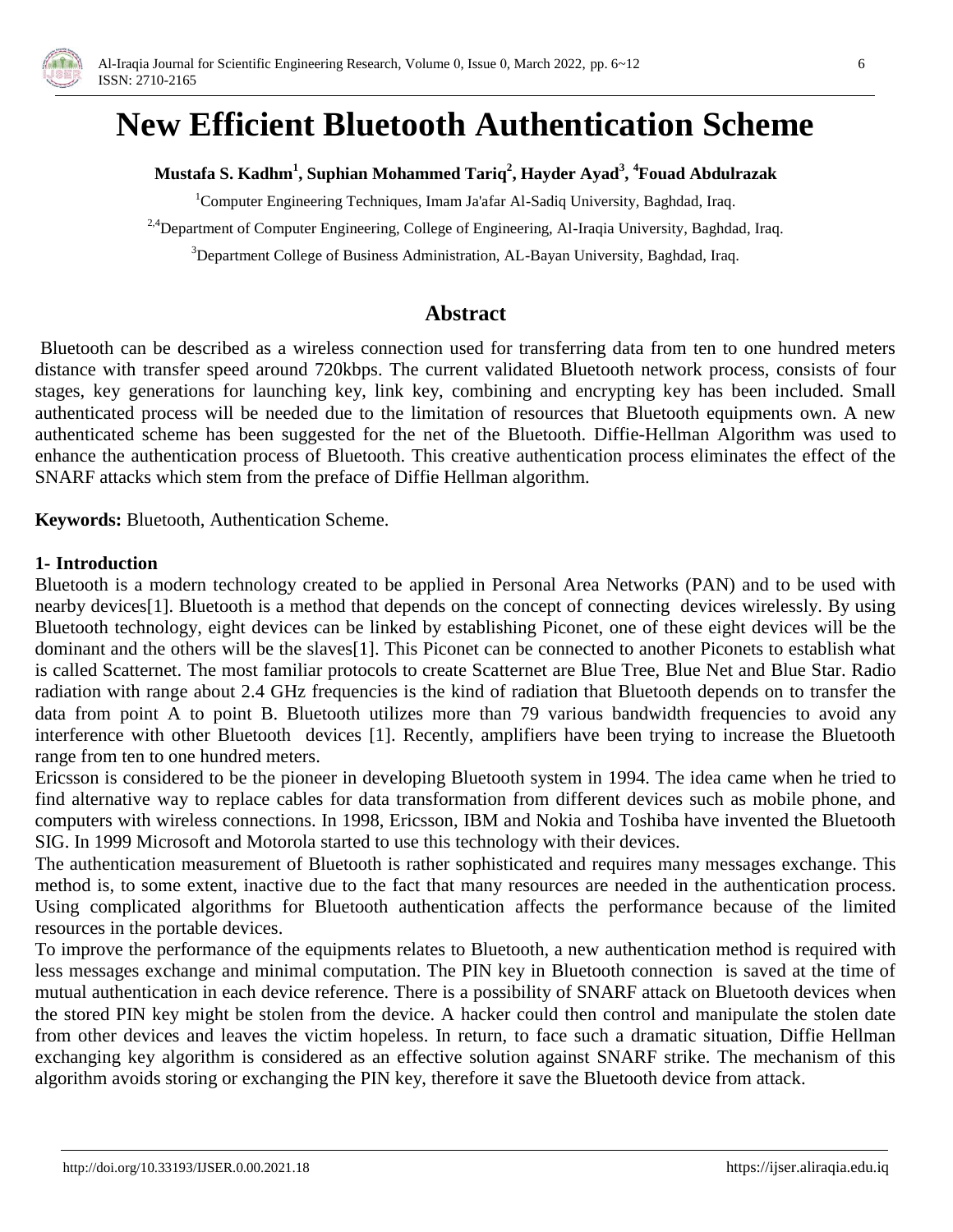

#### **1.1- Bluetooth in the networks**

There are two types of nets when associated with Bluetooth technology;

The first one is Piconet: in the Piconet, there are up to eight devices can be engaged. Piconet is central form which manages the Bluetooth devices in a one Piconet. The layout of the Piconet, one device is considered to be the master and the others are slaves. The whole system contact with each other through the central (master) device. The Piconet system works and communicates through one channel. All working devices are tied altogether to a common timer and frequency hopping manner. The synchronized system is presented by the master slave approach. Fig. (1) illustrates a basic two devices connected using Piconet system , the first one is the master and the other one is the slave.



Fig.(1) Simplest Piconet

Fig. (2) illustrates a Piconet system with eight devices. One main device connected with slave devices. In this figure, 'm' represents master and 's' represents slave devices.



Fig.(2) Piconet with eight devices

 The Second one is Scatternet as in fig. (3),which is a sophisticated network consists of two or more Piconets nodes and could be up to ten connected together at the same time. Scatternet is the solution for the dilemma of low bandwidth interference when large number of units are connected.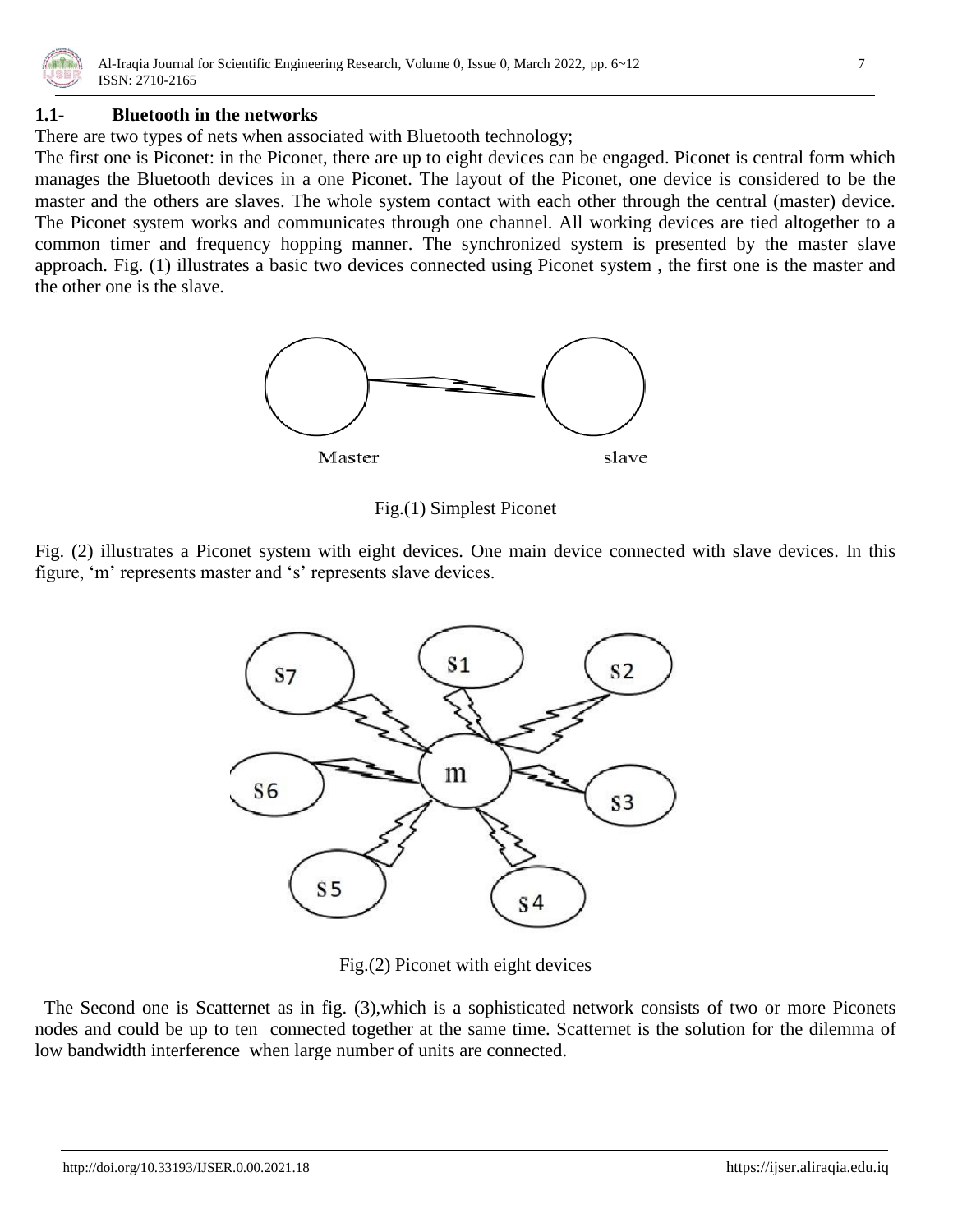



Fig. (3) Scatternet

#### **2- Literature Review**

As Jonghun Park and Yongsuk has suggested a blue star island algorithm for net construction. Forming of the network in terms of establishing and maintaining the Bluetooth system technology has been achieved with much better accurate performance. The multiple Piconets jointed with slave turn out to be a blue star island [2]. Some others such as John D. Padgett, Booz Allen Hamilton, and Herndon have argued about the Bluetooth security mechanism and discussed some technological information to support this mechanism. Necessities accompanied with network design, deployment, and Bluetooth fundamental justify the using of the DOD. Level of services and forms of securities have been gone through beside discussing the types 1,2, and 3 of security levels. In security type one, the odds of starting a connection of pairs will be nil. In second type, the distant device has launched a demand to the device for safety measurements. In the last type, rational connection in this mode will never be established unless a security initiation starts in the first place. This last type, and due to this advantage, is indicated as a connection level of security type. Some drawbacks have been investigated for better security patterns [3].

Harmful detrimental aggressions against Bluetooth nets have been examined in detailed in terms of security background of the Bluetooth system by Pushpa R.Suri, Sona Rani. A Non-symmetrical key replacement technique has been presented by them to overcome this issue that mentioned before. In this way the risk of setting off eavesdropping on coupling process and predicting the Personal Identification Number (PIN) have been minimized. In this, a reciprocal verification and key patterns have been applied in the work and studied carefully [4].

The possibility of implementing cable alteration technology, this issue has been debated by Mostafa Akhavan-Esaffar 1,and Vahid Tabataba Vakily because of the regular attacks happen against Bluetooth networks. Assaults against Bluetooth can be classified into active and passive patterns. They stated that there is a steady relationship between the architecture of the network and the rate of attacks. More weakness in architecture design means more security risk and more exposure to be attacked[5]. Deepak Jayanna ,and Gergely V. Záruba have worked on different kind of Piconet and Scatternet system topologies. They came up with a new process or technique to tackle the negative impact of the attacks. They suggested a firm regulations to be followed for this purpose [6]. Zhifang Wang, Robert J. Thomas, and Zygmunt Haas dealt with the Bluetooth topology named blue network. They suggested a method contributed to eliminate the negative impact of blue tree topology [7].

Rohit Pandharkar and M. A. Joshi debated about the algorithm of Diffie-Hellman algorithm. This algorithm is useful to establish a secured communicating channel. Many different types of attacks might happen with the using of this algorithm. To block all these assaults, an improvement to Diffie-Hellman algorithm has been achieved [8]. Lein Harn, Manish Mehta ,and Wen-Jung Hsin have improved this algorithm. They combined digital signature plot with diffie-Hellman to secure data integration and secrecy [9].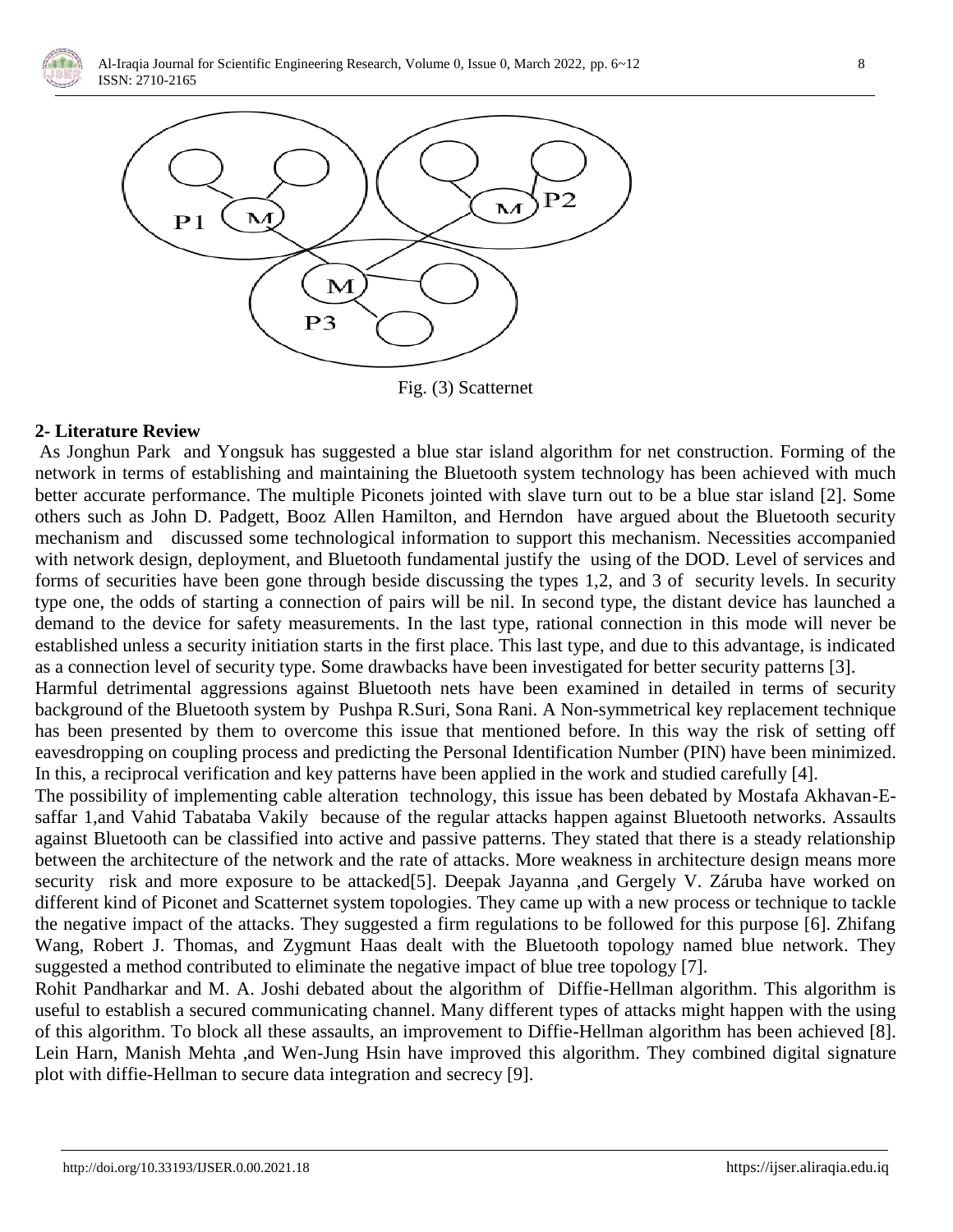

## **3- Attacks on Bluetooth**

Bluetooth coupling is a crucial element of the authentication. PIN will be swapped as two devices linked together and this PIN will be kept into Bluetooth apparatus. The pairing device will share a secret key created by them to be used for upcoming connections. PIN might be 8-128 digital bit. Small decimal PIN could be cracked in less than seconds depends on how much complicated the PIN is by the time, the attacks are getting more and more sophisticated and varied due to the advancing in technology. Some of these kinds of attacks are illustrated in the next section.

# **3.1 PIN Cracking Attack**

Utilizing protocol analyzer and acquirement of a FHS package, attacker could try to obtain IN\_RAND, LK\_RAND and the initializing key through the whole pairing and authenticating process. The attacker might move forward listing to all of probable alternatives of the PIN. Utilizing the obtained IN\_RAND and BD\_ADDR, they might require attempting probable alternatives as data entering in the E22 algorithm. Finally, they might be capable to uncover the right initializing key. The following step is to assume and examine the odds of the contributed session connection key utilizing all the prior information. Postulating the correct data is gathered, the appropriate gear is utilized, and sufficient time is permissible, PIN cracking turn into a quite simple mission.

## **3.2. Backdoor Attack:**

In this assault, an attacker build a reliable link with the aimed device during the pairing process. When the two devices are linked together, a Connection is formed and recognized successfully an attacker get rid of attacking device from coupling registry. This link might once more permits a way in allowable data on the phone or phone calls and immediate communication like messages. Nevertheless, as this attack barely awards admission to data flagged for reliable communication, it is further restricted than the SNARF attack [13].

# **3.3 MAC Spoofing Attack**

Amongst every passive attacks, the most commonly stated attacks are categorized as MAC spoofing and PIN cracking attacks. Nasty attackers can carry out MAC spoofing through the connection key creation whilst Piconets are being shaped. Guessing the attack is prepared before successful coupling and prior to encryption is formed, attackers could effortlessly interrupt information planned for other devices. Attackers, with particular hardware, could easily utilize spoofing to eliminate valid communication or detain and/or control information whilst in transit. Bluetooth SIG couldn"t offer an excellent resolution to stop this kind of attack.

#### **3.4 SNARF attack:**

This type can be occurred without any previous knowledge from owner to connection request, and the attacker can get the access of the intended device. The attacker is able to connect to all parts of the memory phone [13] such as pictures, vCards, settings, messages, PIN, Etc. This type of attack including phone cloning, could take place if the phone in "discovery" and "visible" status.

# **4. Bluetooth coupling or Pairing Mechanism**

Bluetooth's Generic contact Profile describes the following three diverse security patterns for a Bluetooth device: Mode 1: is ingrained insecure and not permit authentication and encryption at any rate.

Mode 2: Enforces security after establishing a link between the devices, and required devices are authenticated and encrypted using one time channel that requires security is established.

Mode 3: security is forced down to the connection level and the authentication is achieved through communication establishment. Therefore, the link between devices in security pattern 3 could be limited to devices that have been earlier paired altogether. Through pairing process devices swap link keys and are assumed to be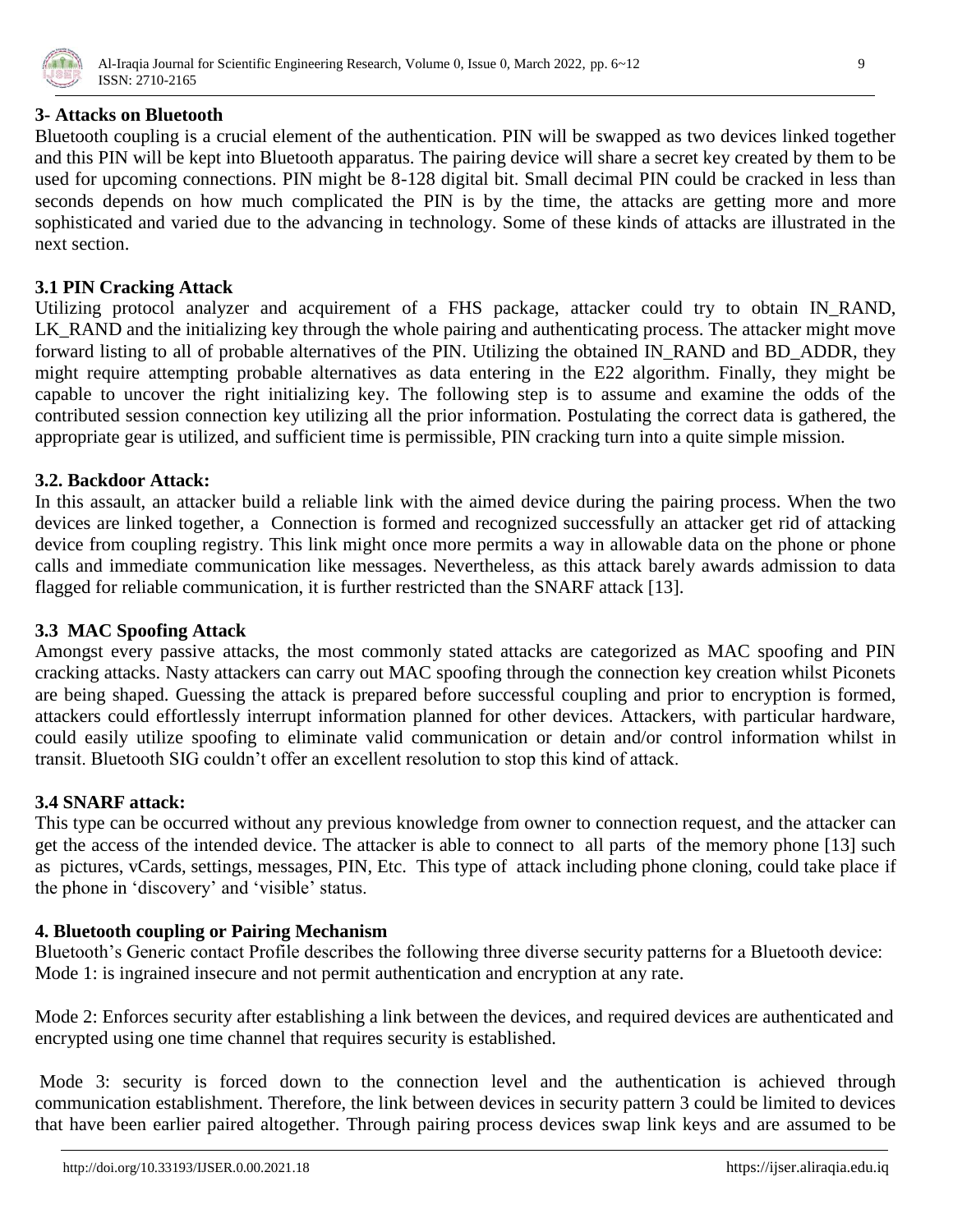

bonded. Here we clarify Bluetooth's coupling Mechanism [8],[11] when a couple of devices have adequate memory and they produce combination key utilizing each other"s connection key. The pairing mechanism indicates the producing and exchanging of keys between devices. The pairing mechanism carries on as follows:

i) Both devices calculate Kinit utilizing E22 algorithm.

ii) E22 algorithm uses as entered data the address of a single Bluetooth elements, BD\_ADDR\_A, RAND, also the PIN.

iii) RAND is launched in the plain text between the two elements over the Bluetooth Radio guide or channel. IV) Initializing key is then utilized to encrypt arbitrary values, RAND\_A also RAND\_B that are applied to obtain the combination of key utilizing the connection keys of two devices.



Fig. (4) Bluetooth coupling Mechanism

# **5- Diffie-Hellman Algorithm**

Diffie Hellman is a definite process of exchanging keys. It is considered one of the first practical models of Key switching over achieved within the ground of cryptography. The key could then be utilized to encrypt consequent communications by using of a symmetrical key chipper. The Diffie Hellman Algorithm normally is applied to create the common or public key. Common key algorithm for key exchanging lets users to switch a secret key over an exposed and insecure medium without any former Secrets [2].

Stages in the algorithm:

- 1- Both the Slave and Master correspond on a prime and base numbers p and g respectively.
- 2- Master and Slave calculates public key
- 2.1- Master selects a classified and unknown number a, and dispatch to Slave

 $M_K = g^a \mod p$ 

2.2- Slave selects a unknown and secret number b, and dispatch to Master

 $S_k = g^b \mod p$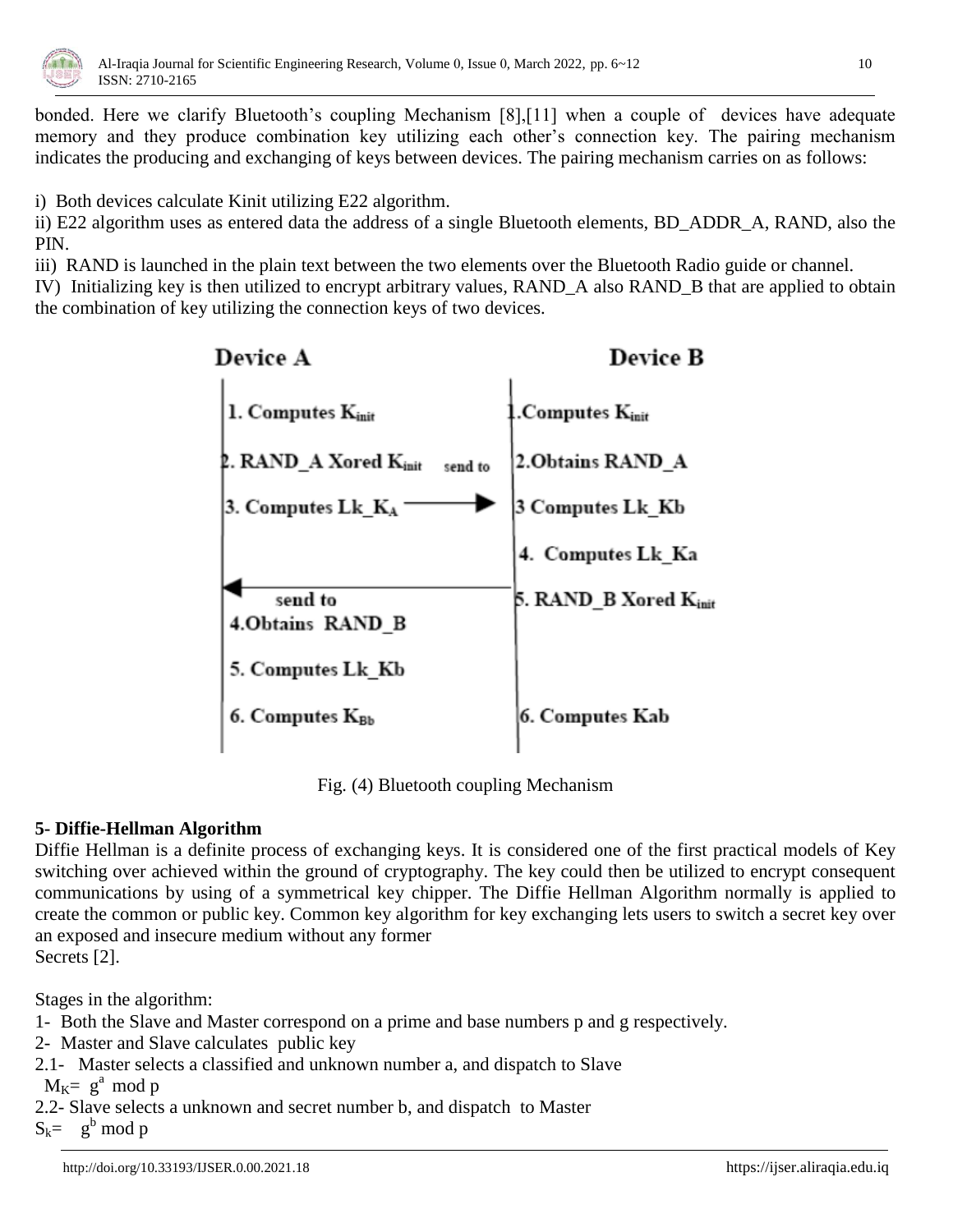

- 3- Master and Slave Exchange their public key to both the party
- 3.1- Master calculates  $K_1 = S_K^a$  mod p.
- 3.2- Slave calculates  $K_2 = M_K^b \mod p$ .



Fig(5): Diffie-Hellman Key exchange

Each Master and Slave could utilize this number as their own key. Be informed that p and g do not require protection .

In case two sides in, Diffie-Hellman algorithm declares, Master and Slave want to swap data. Prior to initiating the communication, protected channel is formed. Both sides of parties chose their own arbitrary number. On the foundation of the chosen arbitrary numbers, protected channel and joint key is formed.

#### **6- Suggested Scheme**

The main point that should be concerned about, in the Bluetooth, is security because Bluetooth is self-organizing system and it is much exposed to security attacks. Designing proficient Bluetooth security protocol is considered a hefty sophisticated task. To stop diverse categories of attacks in Bluetooth net, portable devices in the Bluetooth net should be reciprocally authentic and shared key is swapped over between the portable devices to encrypt connection between portable devices by utilizing shared key. In current Bluetooth validation, initializing key is formed in the first place and on the beginning of starting key, the communication key is formed. When communication key is successfully formed, the secure channel is formed and common key is formed. Accordingly, information exchanged between the portable devices are encrypted by common key. An algorithm was suggested for sharing key formation and secure channel formed in Bluetooth authentication. Diffie-Hellman algorithm is used for validation in Bluetooth appliances. This algorithm formed a common key and a safe channel is installed